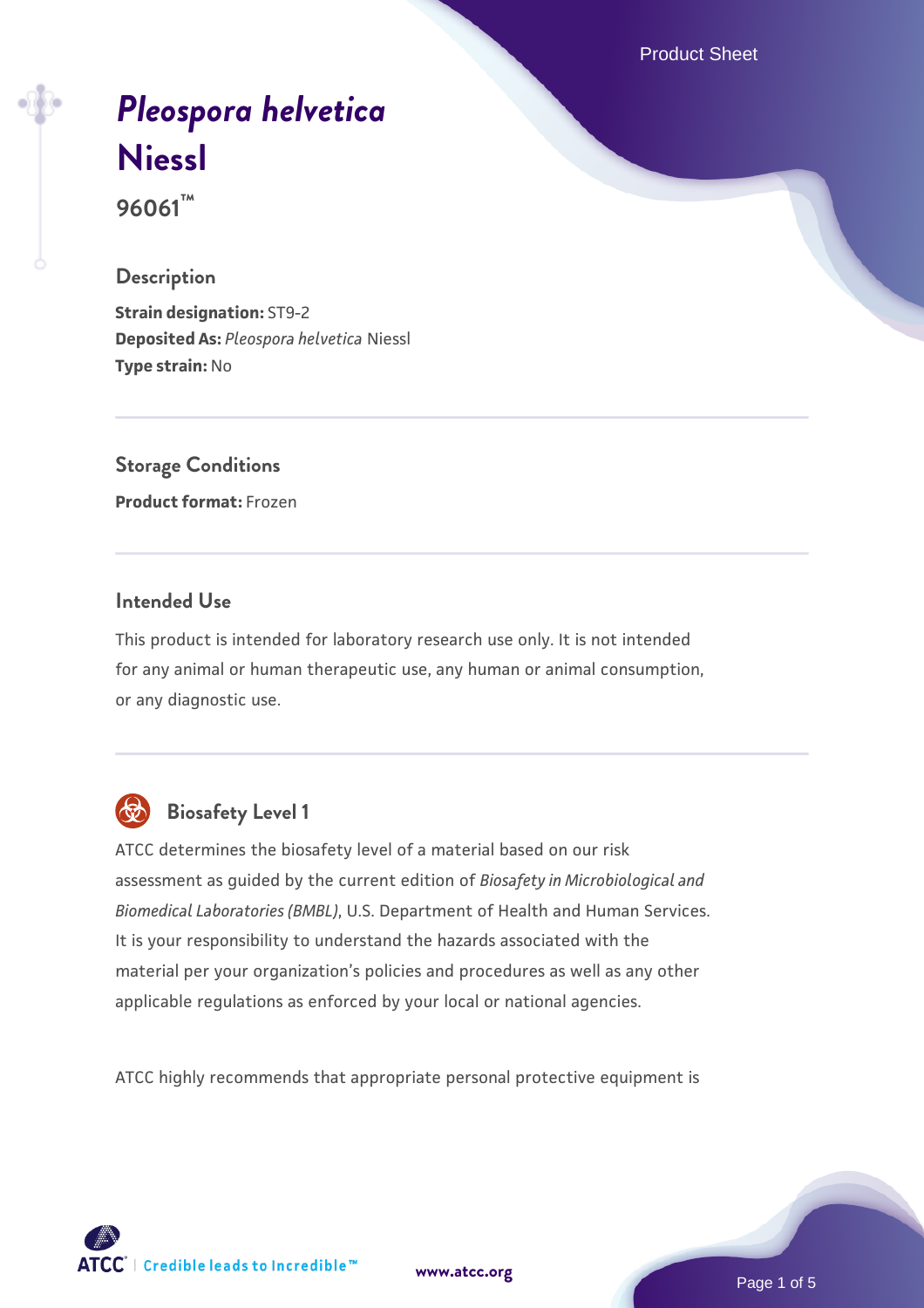always used when handling vials. For cultures that require storage in liquid nitrogen, it is important to note that some vials may leak when submersed in liquid nitrogen and will slowly fill with liquid nitrogen. Upon thawing, the conversion of the liquid nitrogen back to its gas phase may result in the vial exploding or blowing off its cap with dangerous force creating flying debris. Unless necessary, ATCC recommends that these cultures be stored in the vapor phase of liquid nitrogen rather than submersed in liquid nitrogen.

#### **Certificate of Analysis**

For batch-specific test results, refer to the applicable certificate of analysis that can be found at www.atcc.org.

#### **Growth Conditions**

**Medium:**  [ATCC Medium 2211: V8 juice agar, half-strength](https://www.atcc.org/-/media/product-assets/documents/microbial-media-formulations/2/2/1/1/atcc-medium-2211.pdf?rev=556c7dd2b94b4c8994eb3adffa660619) **Temperature:** 24°C **Incubation:** under black and fluorescent lights 12 hrs on/12 hrs off

#### **Material Citation**

If use of this material results in a scientific publication, please cite the material in the following manner: *Pleospora helvetica* Niessl (ATCC 96061)

## **References**



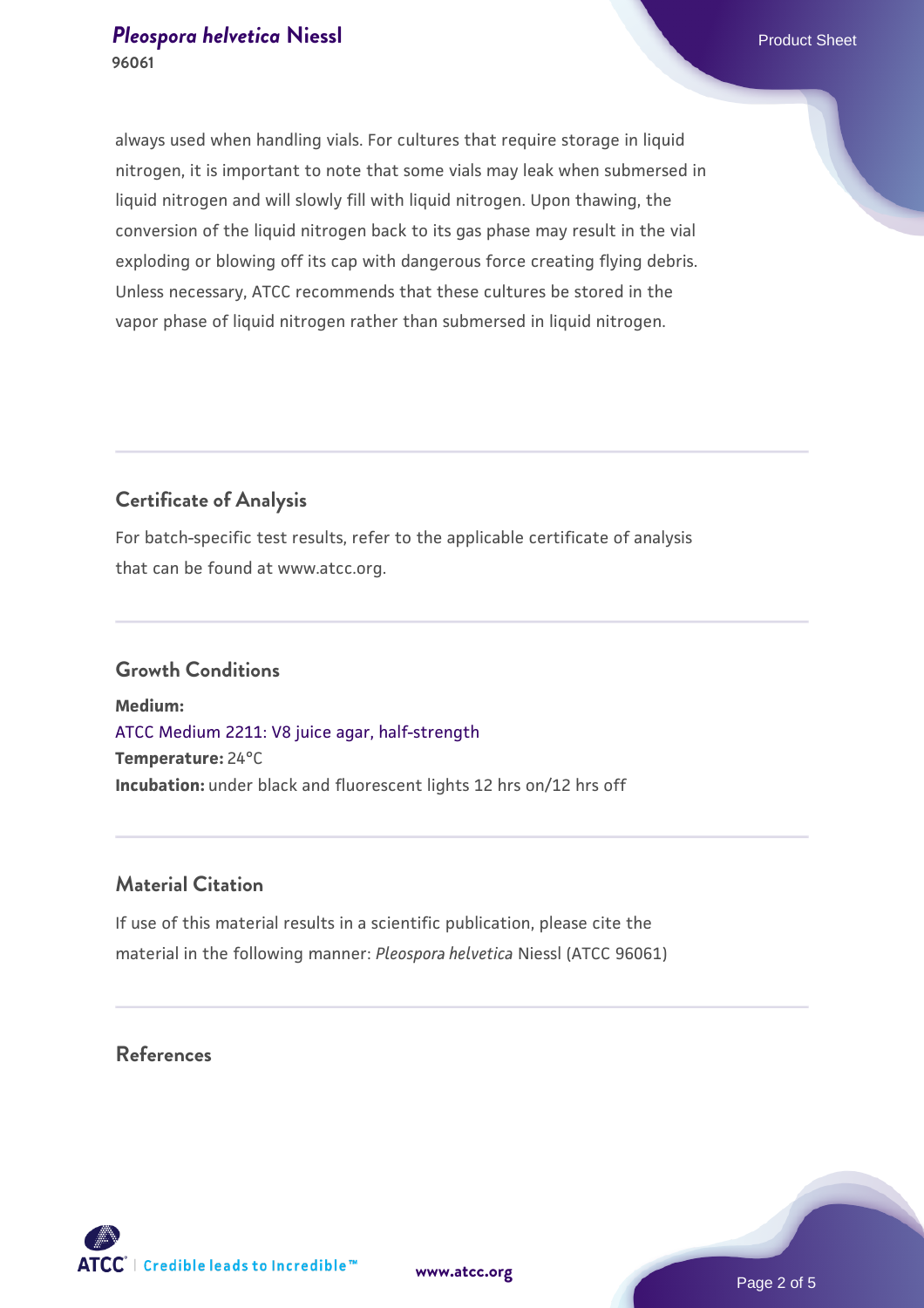#### **[Pleospora helvetica](https://www.atcc.org/products/96061) [Niessl](https://www.atcc.org/products/96061) Product Sheet 96061**

References and other information relating to this material are available at www.atcc.org.

#### **Warranty**

The product is provided 'AS IS' and the viability of ATCC® products is warranted for 30 days from the date of shipment, provided that the customer has stored and handled the product according to the information included on the product information sheet, website, and Certificate of Analysis. For living cultures, ATCC lists the media formulation and reagents that have been found to be effective for the product. While other unspecified media and reagents may also produce satisfactory results, a change in the ATCC and/or depositor-recommended protocols may affect the recovery, growth, and/or function of the product. If an alternative medium formulation or reagent is used, the ATCC warranty for viability is no longer valid. Except as expressly set forth herein, no other warranties of any kind are provided, express or implied, including, but not limited to, any implied warranties of merchantability, fitness for a particular purpose, manufacture according to cGMP standards, typicality, safety, accuracy, and/or noninfringement.

#### **Disclaimers**

This product is intended for laboratory research use only. It is not intended for any animal or human therapeutic use, any human or animal consumption, or any diagnostic use. Any proposed commercial use is prohibited without a license from ATCC.

While ATCC uses reasonable efforts to include accurate and up-to-date information on this product sheet, ATCC makes no warranties or representations as to its accuracy. Citations from scientific literature and patents are provided for informational purposes only. ATCC does not warrant



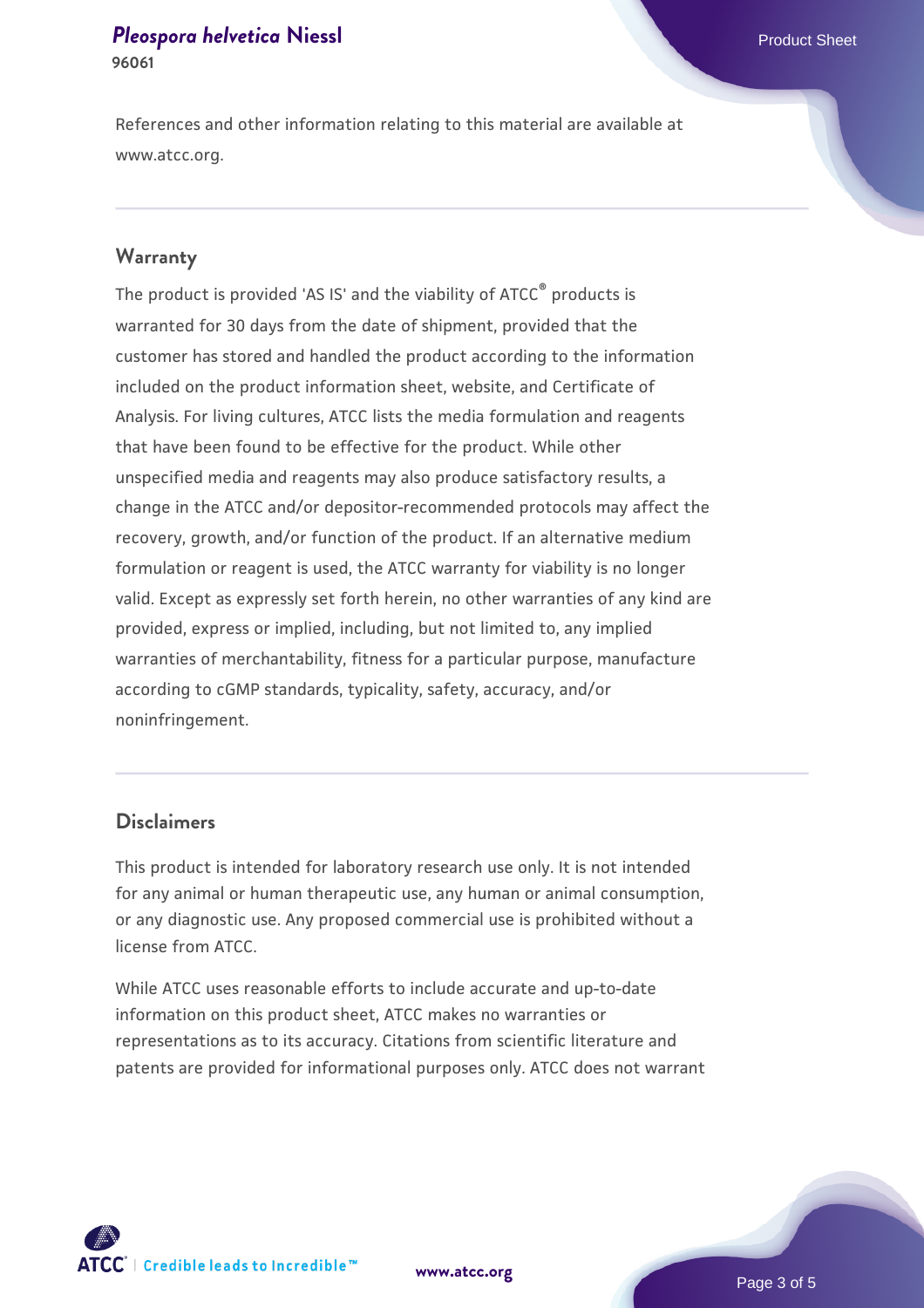that such information has been confirmed to be accurate or complete and the customer bears the sole responsibility of confirming the accuracy and completeness of any such information.

This product is sent on the condition that the customer is responsible for and assumes all risk and responsibility in connection with the receipt, handling, storage, disposal, and use of the ATCC product including without limitation taking all appropriate safety and handling precautions to minimize health or environmental risk. As a condition of receiving the material, the customer agrees that any activity undertaken with the ATCC product and any progeny or modifications will be conducted in compliance with all applicable laws, regulations, and guidelines. This product is provided 'AS IS' with no representations or warranties whatsoever except as expressly set forth herein and in no event shall ATCC, its parents, subsidiaries, directors, officers, agents, employees, assigns, successors, and affiliates be liable for indirect, special, incidental, or consequential damages of any kind in connection with or arising out of the customer's use of the product. While reasonable effort is made to ensure authenticity and reliability of materials on deposit, ATCC is not liable for damages arising from the misidentification or misrepresentation of such materials.

Please see the material transfer agreement (MTA) for further details regarding the use of this product. The MTA is available at www.atcc.org.

### **Copyright and Trademark Information**

© ATCC 2021. All rights reserved. ATCC is a registered trademark of the American Type Culture Collection.

#### **Revision**

This information on this document was last updated on 2021-05-19

#### **Contact Information**



**[www.atcc.org](http://www.atcc.org)**